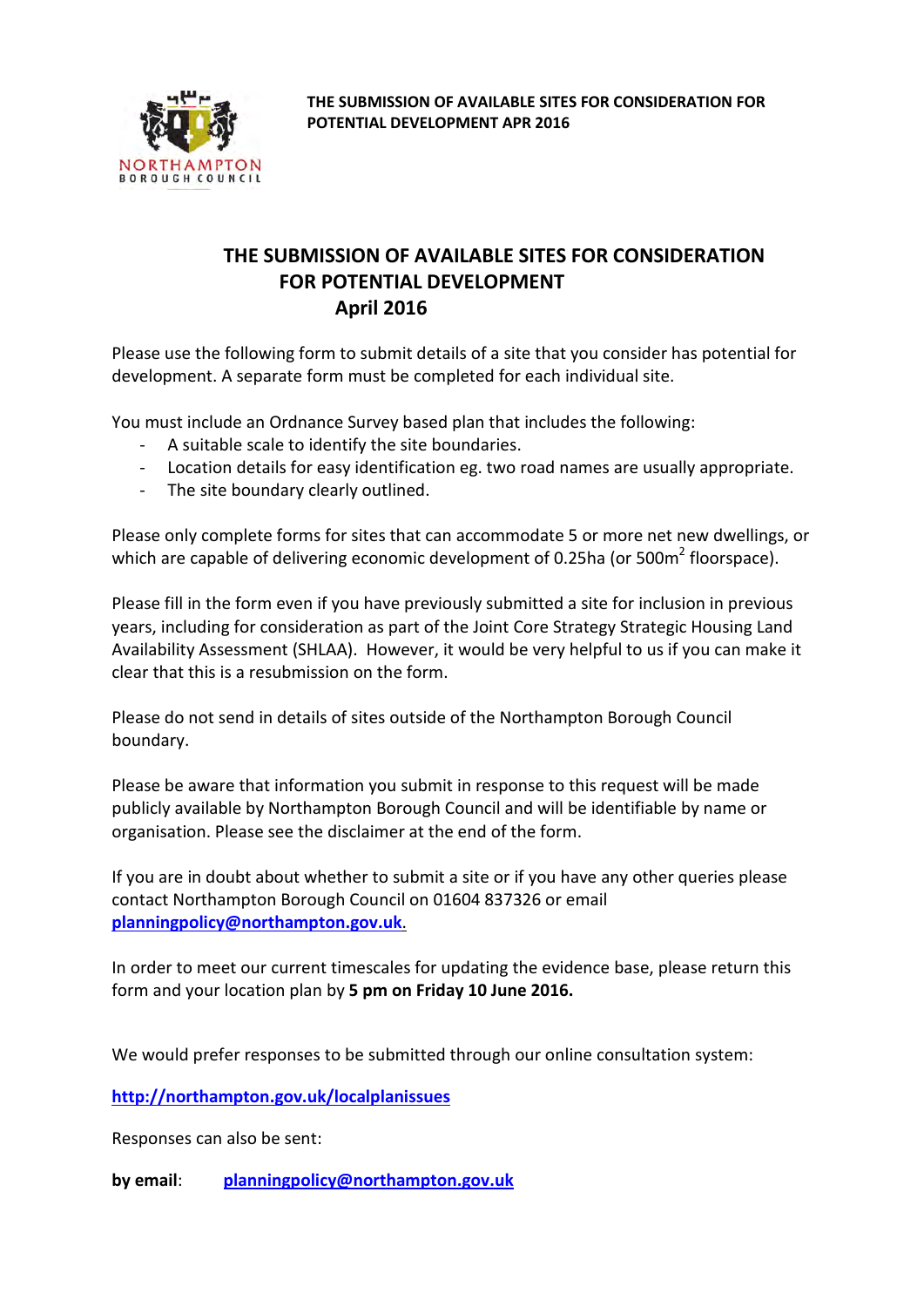

**or by post**: Land Availability Assessment, Planning Policy, Regeneration, Enterprise & Planning Directorate, Northampton Borough Council, The Guildhall, St Giles Square, Northampton NN1 1DE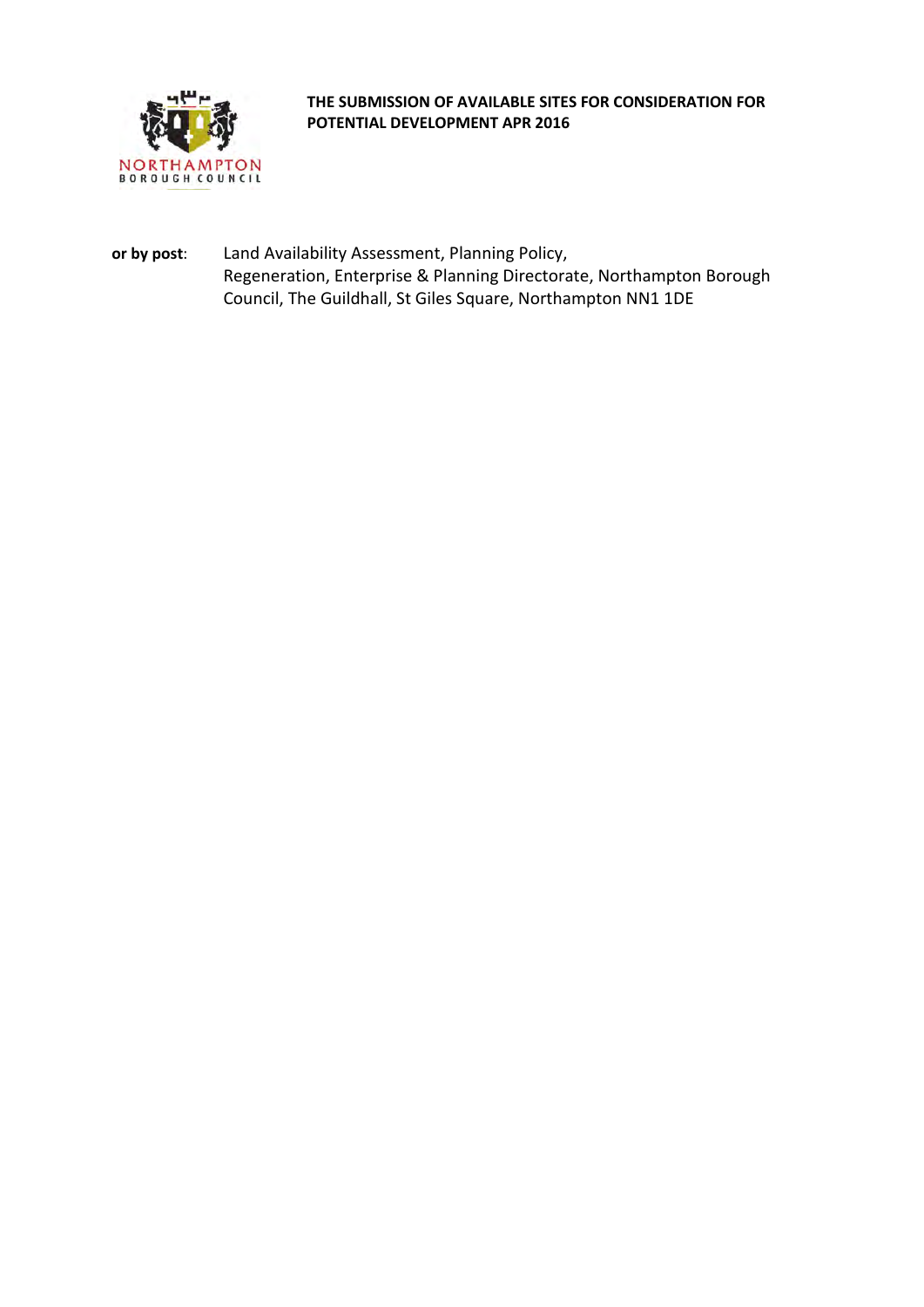

| <b>OFFICIAL USE ONLY:</b> |  |
|---------------------------|--|
| Reference                 |  |
| Received                  |  |
| Acknowledged              |  |

#### **Please read the notes at the end of this form before submitting.**

| 1. Your Contact Details |                             |                                                                    |
|-------------------------|-----------------------------|--------------------------------------------------------------------|
|                         | <b>Your Details</b>         | Agents Details (if applicable)                                     |
| Name                    |                             |                                                                    |
| Organisation            |                             |                                                                    |
| Position                |                             |                                                                    |
| Email                   |                             |                                                                    |
| Telephone               |                             |                                                                    |
| Address                 |                             |                                                                    |
| Town                    |                             |                                                                    |
| Postcode                |                             |                                                                    |
| Your Role               | Planning Consultant, Other? | Are you the Landowner, Land Agent, Developer, Housing Association, |

#### **Please see the Fair Processing Notice within the Guidance Notes.**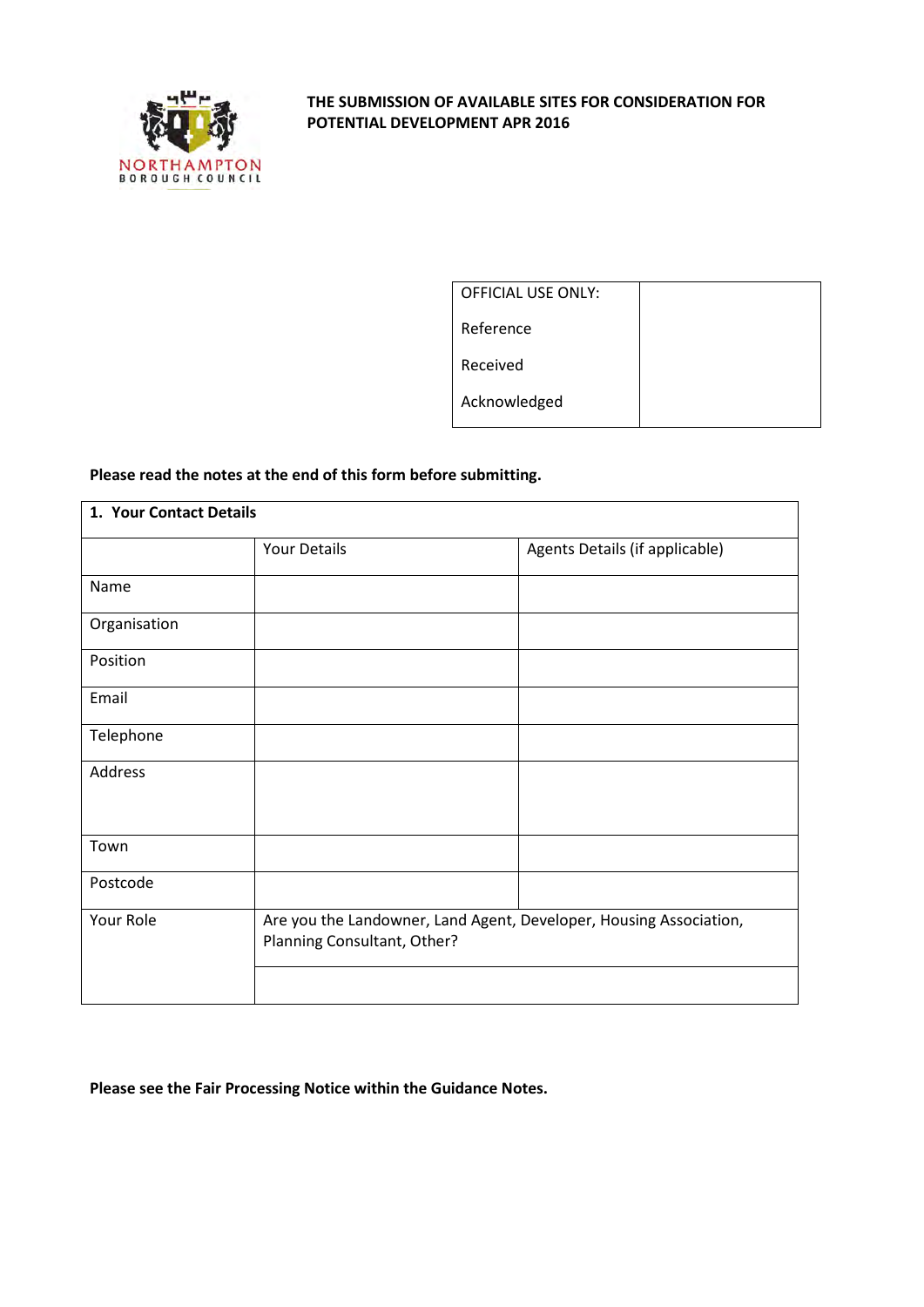

| 2. Site Details                                                                                                                 |                                                                                               |                          |
|---------------------------------------------------------------------------------------------------------------------------------|-----------------------------------------------------------------------------------------------|--------------------------|
| boundary (preferably at a scale of 1:2500 or 1:1250)                                                                            | To avoid delays it is essential that you provide a plan showing clearly the site location and |                          |
| Name of Site / Site Address                                                                                                     |                                                                                               |                          |
|                                                                                                                                 |                                                                                               |                          |
| Postcode (if known)                                                                                                             |                                                                                               |                          |
| Site size (hectares)                                                                                                            |                                                                                               |                          |
| Ordnance Survey Grid<br>Reference (if known)                                                                                    | Easting                                                                                       | Northing                 |
| What type of development are<br>you proposing (i.e. housing,<br>industrial, commercial, leisure,<br>mixed use (please specify)) |                                                                                               |                          |
| Existing / Previous use of the<br>site i.e. housing, industrial,<br>agriculture                                                 |                                                                                               |                          |
| Please indicate what<br>percentage of the site was<br>previously developed and what<br>is not                                   | Previously developed                                                                          | Not previously developed |
| Has the site been submitted to<br>the Council for consideration<br>for development before?                                      | Yes                                                                                           | No                       |
| If YES, please provide details                                                                                                  |                                                                                               |                          |
| Has the site ever been the<br>subject of a planning<br>application or pre-application<br>advice for housing or for other        | Yes                                                                                           | No                       |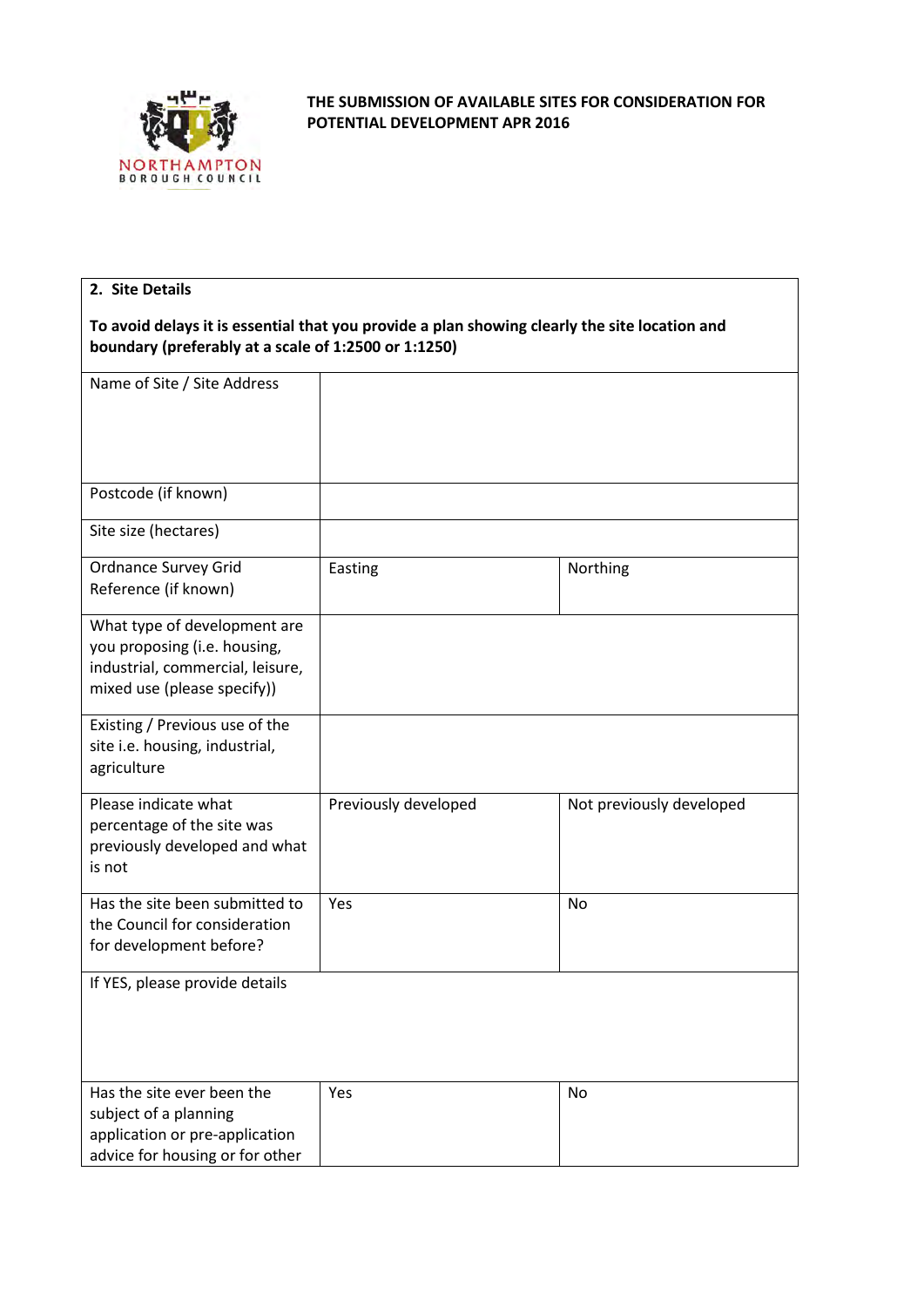

| uses?                          |  |
|--------------------------------|--|
| If YES, please provide details |  |
|                                |  |

## **Availability**

| 3. Site Ownership                                                                                                                                                             |                                                      |           |  |  |  |
|-------------------------------------------------------------------------------------------------------------------------------------------------------------------------------|------------------------------------------------------|-----------|--|--|--|
| Do you (or your client):                                                                                                                                                      |                                                      |           |  |  |  |
| Own all of the site?                                                                                                                                                          |                                                      |           |  |  |  |
| Own part of the site?                                                                                                                                                         |                                                      |           |  |  |  |
| Hold a legal interest in all of the site?                                                                                                                                     |                                                      |           |  |  |  |
| Hold a legal interest in part of the site?                                                                                                                                    |                                                      |           |  |  |  |
|                                                                                                                                                                               | Do not own (or hold any legal interest in) the site? |           |  |  |  |
| If you are not the owner, or own only part of the site, do you know who owns the site or the<br>remainder of the site (please provide details)? Is land acquisition required? |                                                      |           |  |  |  |
| Does the owner (or other<br>owner(s)) support your<br>proposals for the site?                                                                                                 | Yes                                                  | <b>No</b> |  |  |  |
| With regard to development, is<br>Yes<br>the site considered to be<br>available?                                                                                              |                                                      | <b>No</b> |  |  |  |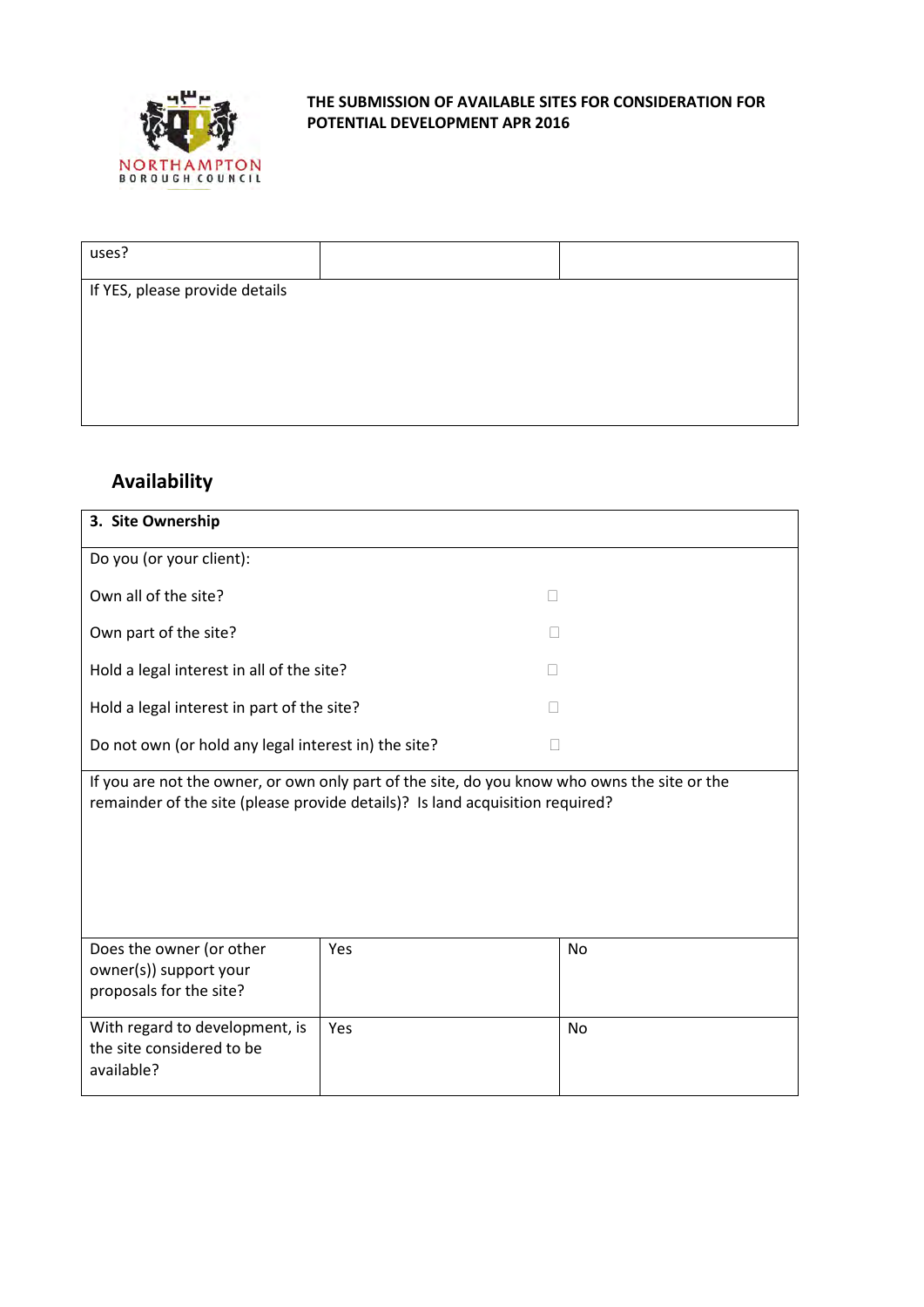

## **Deliverability**

| 4. Amount of new development / Timescales                                                                                              |  |  |  |
|----------------------------------------------------------------------------------------------------------------------------------------|--|--|--|
| What is the estimated number of new homes or amount of<br>commercial floorspace that you consider could be provided on the<br>site?    |  |  |  |
| When is the site likely to be available for development?                                                                               |  |  |  |
| Within 5 years                                                                                                                         |  |  |  |
| Between 6 and 10 years                                                                                                                 |  |  |  |
| Between 11 and 15 years                                                                                                                |  |  |  |
| Over 15 years                                                                                                                          |  |  |  |
| Please identify any issues affecting the timescale for bringing the site forward for development (e.g.<br>infrastructure requirements) |  |  |  |

| 5.                                                                                  |  | <b>Financial Viability</b>                          |     |        |  |  |
|-------------------------------------------------------------------------------------|--|-----------------------------------------------------|-----|--------|--|--|
| Has an economic viability assessment been carried out for the proposed development? |  |                                                     |     |        |  |  |
| Yes                                                                                 |  |                                                     | No. | Unsure |  |  |
|                                                                                     |  | If YES, please provide details or attach separately |     |        |  |  |
|                                                                                     |  |                                                     |     |        |  |  |
|                                                                                     |  |                                                     |     |        |  |  |

| - 6. | <b>Market interest</b>                                         |    |        |  |
|------|----------------------------------------------------------------|----|--------|--|
|      | Do you know if there has been any market interest in the site? |    |        |  |
| Yes  |                                                                | Nο | Unsure |  |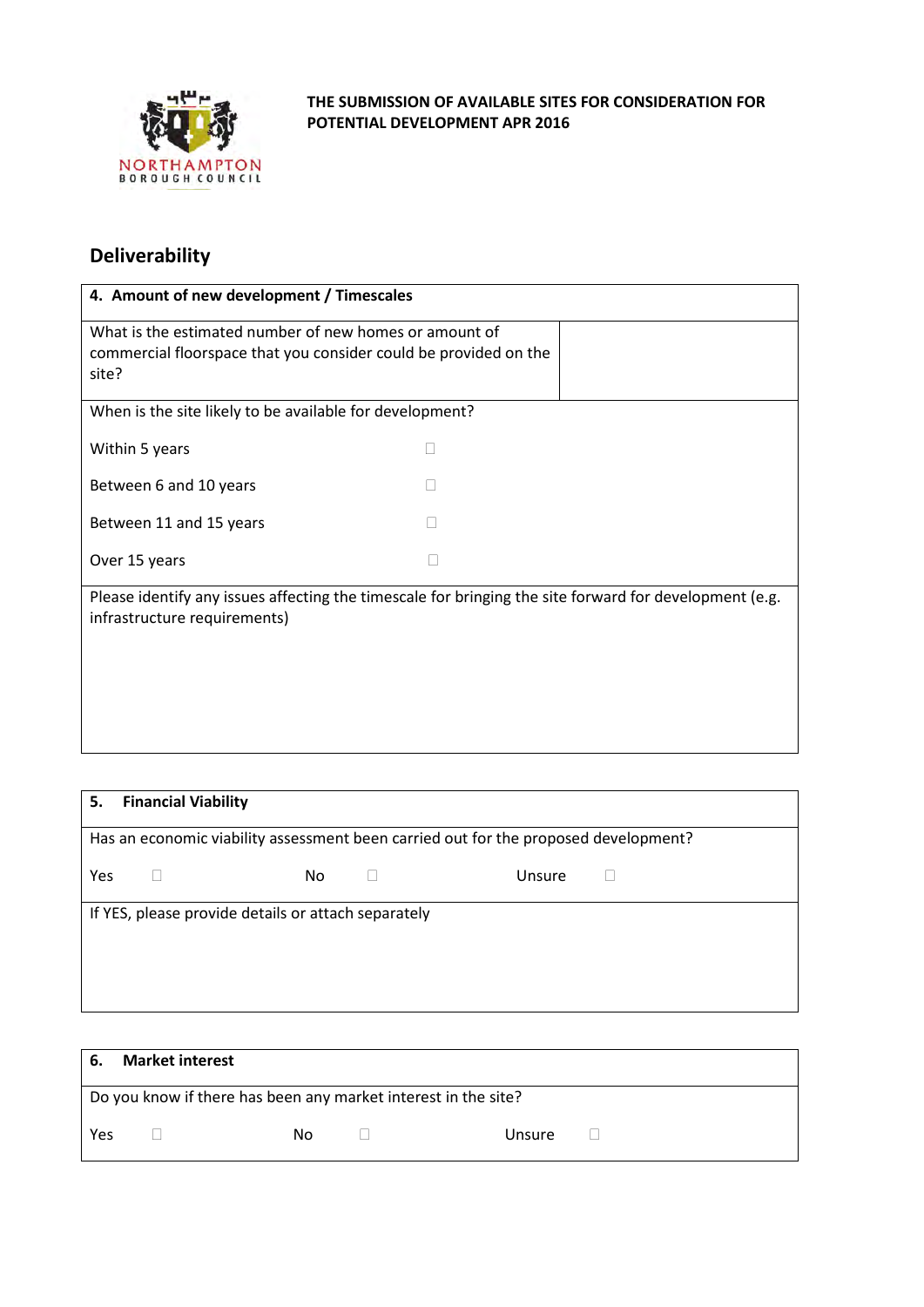

If YES, please provide details:

# **7. Utilities** Please tell us which of the following utilities are available to the site: Mains water **No Clare Hermit Consumer Ves No Clare Unsure D** Mains sewerage The Yes The No Contract Consumer Density of the Visual Mains sewerage Electricity supply **Same State Constructs** Yes No Dissure Dissure Gas supply  $\qquad \qquad \qquad \text{Yes} \qquad \Box \qquad \qquad \text{No} \qquad \Box \qquad \qquad \text{Unsure} \qquad \Box$ Public Highway **Yes COME No CONSUMIC Highway** Yes COME No CONSUMBLE DISSUES ON No

#### **8. Potential constraints**

Are you aware of any issues that could stop the site being developed or affect the timescale for delivering the development?

Physical constraints (pylons, trees, topography, other)

Does the site have access constraints or ransom strips?

Do restrictive covenants prevent development?

Do current uses need to be relocated?

Public rights of way cross or adjoin the site?

Is the land contaminated?

Are there other constraints the Council should be informed of?

If you have answered YES to any of the above questions, please provide details including details of how you consider the constraints can be overcome: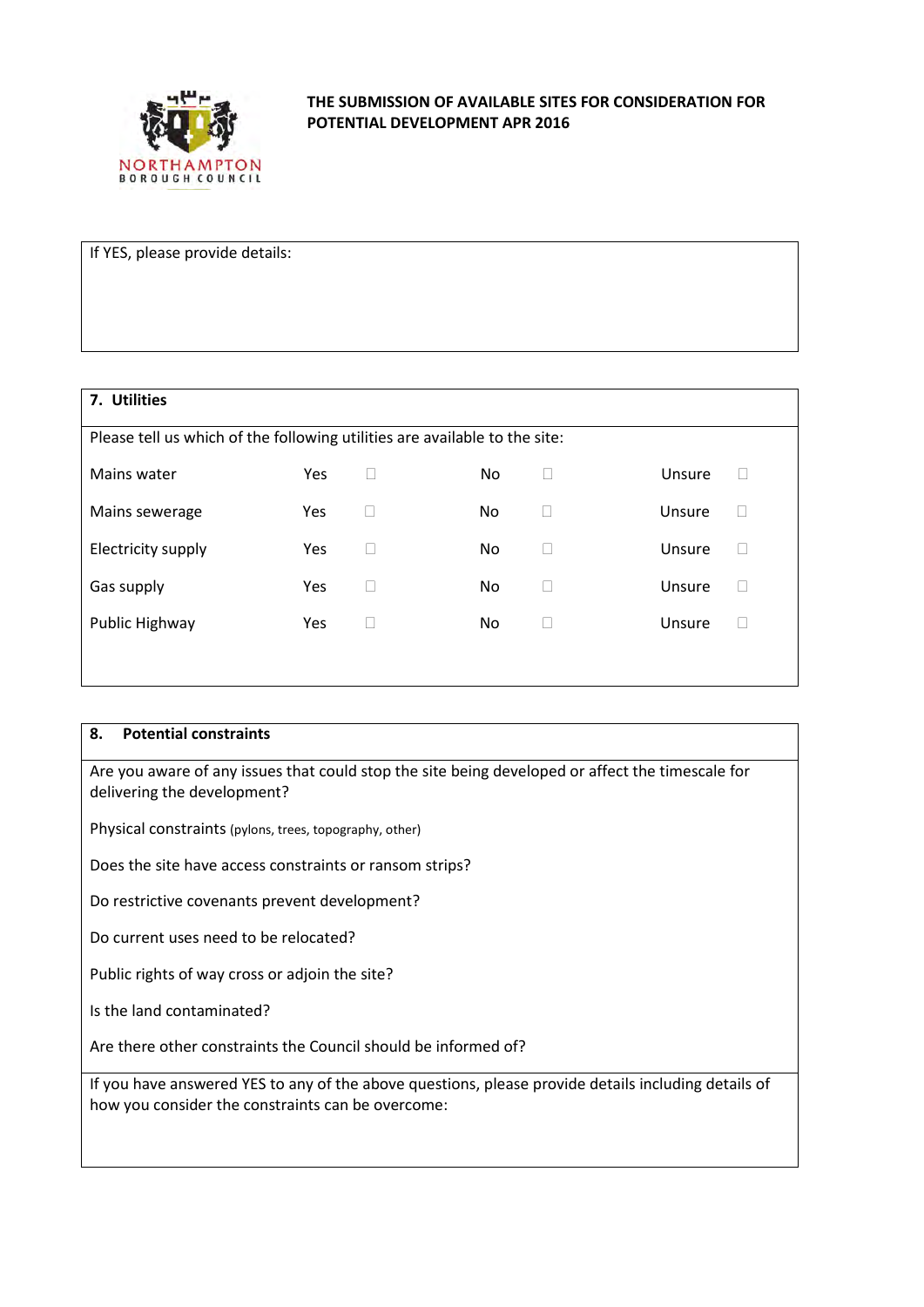

#### **Potential Housing Sites**

Please answer the following questions if the site is being submitted for having potential for housing (including as part of a mixed use development)

| If there are existing residential dwellings on the<br>site, what is the estimated number of net<br>additional dwellings that you think could be built<br>on the site? |  |
|-----------------------------------------------------------------------------------------------------------------------------------------------------------------------|--|
| How many homes do you think will be built each<br>year?                                                                                                               |  |

| Type and size of new homes                                               |          |       |       |       |
|--------------------------------------------------------------------------|----------|-------|-------|-------|
| If known, what is the<br>estimated type and<br>size of new<br>dwellings? | $4+$ bed | 3 bed | 2 bed | 1 bed |
| Houses (including<br>bungalows)                                          |          |       |       |       |
| Flats/apartments                                                         |          |       |       |       |

**If you wish to provide further information related to the site that you submitting, please continue on a separate sheet.**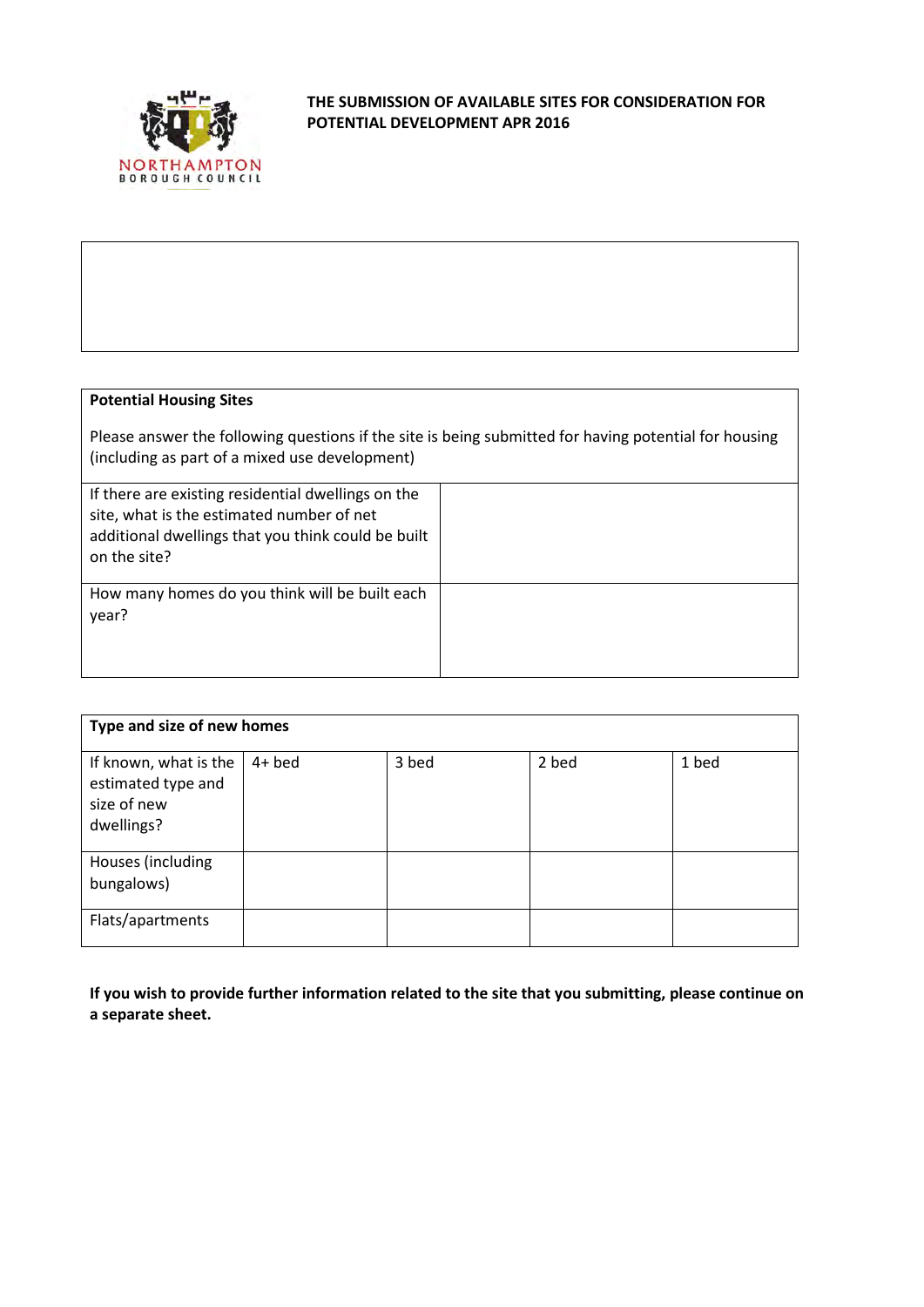

#### **9. Methodology for the Northampton Land Availability Assessment**

Do you have any comments on the proposed Methodology for the Northampton Land Availability Assessment?

#### **Declaration:**

I understand any comments submitted in response to this request will be made publicly available by Northampton Borough Council and will be identifiable to my name or organisation.

| Name (print) |  |
|--------------|--|
| Date         |  |

Please read the following:

- 1. The information collected in this form will be used by Northampton Borough Council to inform its land availability assessments as part of the preparation of the Northampton Local Plan (Part 2). By responding you are accepting that the information within it will be made available to the public and will be identifiable by name or organisation.
- 2. The identification of sites, buildings or areas within any Council land availability assessment does not mean that the Council would grant planning permission for development. All planning applications, including those for residential development will be determined in accordance with the development plan unless material considerations indicate otherwise.